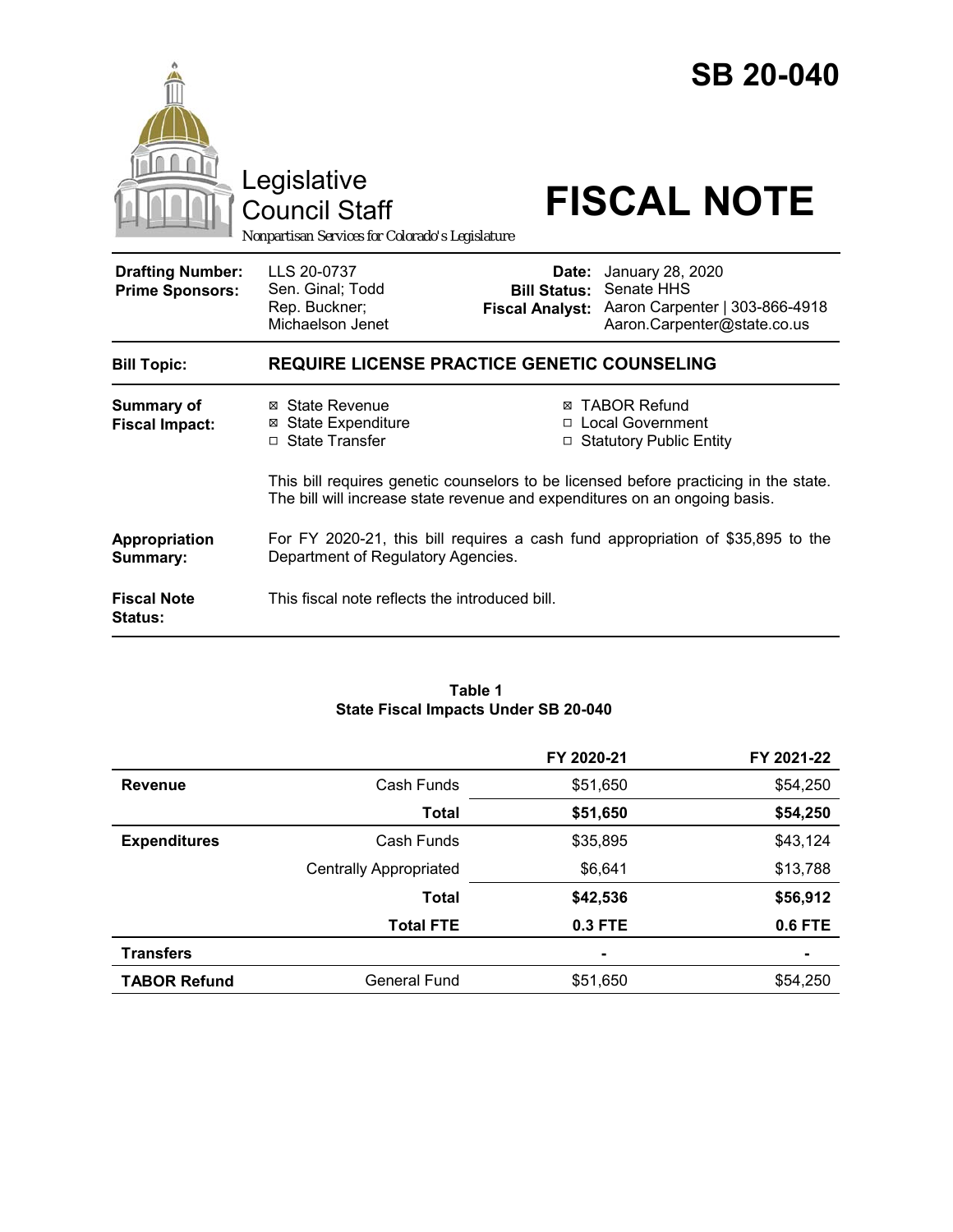January 28, 2020

# **Summary of Legislation**

This bill enacts the Genetic Counselor Licensure Act, requiring genetic counselors to be licensed by the Division of Professions and Occupations in the Department of Regulatory Agencies (DORA) starting on June 1, 2021. The bill establishes the licensing requirements, including being certified by the American Board of Genetic Counseling or the American Board of Medical Genetics and Genomics. In addition, the bill sets forth the application and renewal processes, continuing education requirements, the scope of practice for licensees, rulemaking authority, insurance requirements, and disciplinary procedures. The bill does not restrict the practice of certain individuals, such as doctors, students, federal employees, or individuals from another state or county who are certified. The bill is scheduled to repeal on September 1, 2027, after a sunset review. Finally, the bill creates two new misdemeanors for practicing genetic counseling without a license.

# **Comparable Crime Analysis**

Legislative Council Staff is required to include certain information in the fiscal note for any bill that creates a new crime, changes the classification of an existing crime, or changes an element of an existing crime.

**Prior conviction data and assumptions.** This bill creates the new offense of unauthorized practice as a genetic counselor, which is a class 2 misdemeanor for a first offense and a class 1 misdemeanor for any subsequent offense. To estimate the impact of this new crime, the fiscal note analyzed the existing offense of unauthorized practice of a profession or occupation as a comparable crime. From FY 2017-18 to FY 2019-20, zero offenders have been sentenced and convicted for this existing offense; therefore, the fiscal note assumes that there will be minimal or no additional case filings or convictions for the new offense under the bill. Because the bill is not expected to have a tangible impact on criminal justice-related expenditures or revenue at the state or local levels, these potential impacts are not discussed further in this fiscal note.Visit leg.colorado.gov/fiscalnotes for more information about criminal justice costs.

# **Assumptions**

This fiscal note assumes there will be 100 genetic counselors that will apply and pay an application fee. Of those 100, 5 will apply for a provisional license in the first year. The fiscal note assumes that renewals will happen annually. In the second and future years, the fiscal note assumes there will be 5 new genetic counselor licenses.

# **State Revenue**

Revenue to the Professions and Occupation Cash Fund in DORA will increase by \$51,650 in FY 2020-21 and \$54,250 in FY 2021-22, as shown in Table 2 and discussed below. This revenue is subject to TABOR.

**Fee impact on genetic counselors.** Colorado law requires legislative service agency review of measures which create or increase any fee collected by a state agency. These fee amounts are estimates only, actual fees will be set administratively by DORA based on cash fund balance, estimated program costs, and the estimated number of licenses subject to the fee. Table 2 below identifies the fee impact of this bill.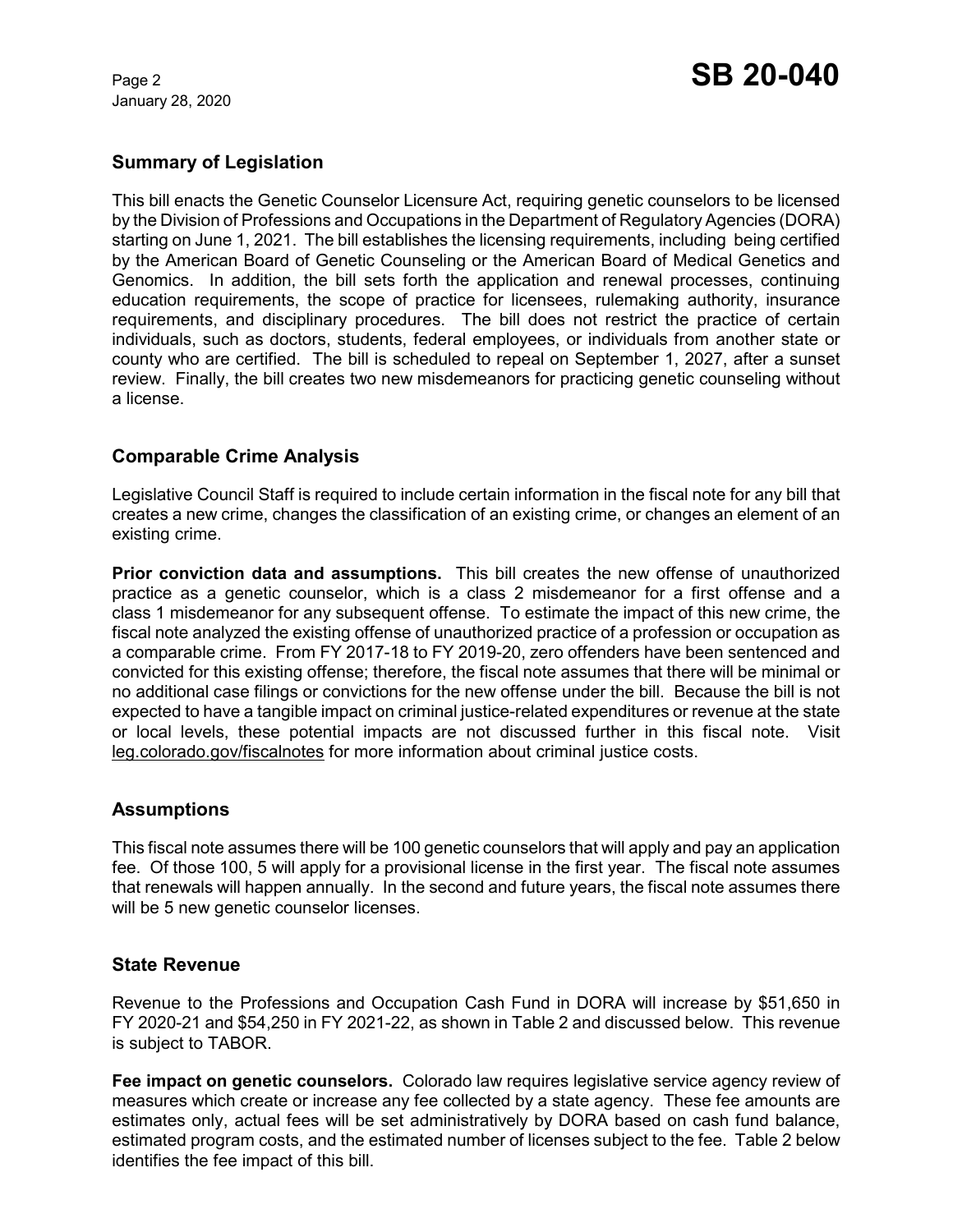#### **Table 2 Fee Impact on SB 20-040**

| <b>Fiscal Year</b> | Type of Fee                    | <b>Proposed</b><br>Fee  | <b>Number</b><br><b>Affected</b> | <b>Total Fee</b><br>Impact |
|--------------------|--------------------------------|-------------------------|----------------------------------|----------------------------|
| FY 2020-21         | Initial License Fee            | \$520                   | 95                               | \$49,400                   |
|                    | <b>Provisional License Fee</b> | \$450                   | 5                                | \$2,250                    |
|                    |                                | <b>FY 2020-21 Total</b> |                                  | \$51,650                   |
| FY 2021-22         | Initial License Fee            | \$520                   | 5                                | \$2,600                    |
|                    | Renewal License Fee            | \$520                   | 95                               | \$49,400                   |
|                    | <b>Provisional License Fee</b> | \$450                   | 5                                | \$2,250                    |
|                    |                                |                         | <b>FY 2021-22 Total</b>          | \$54,250                   |

# **State Expenditures**

State cash fund expenditures will increase by \$42,536 and 0.3 FTE in FY 2020-21 and by \$56,912 and 0.6 FTE in FY 2021-22, as shown in Table 3 and discussed below. These costs will be paid from the Division of Professions and Occupations Cash Fund. In addition, the bill may increase workload to the Department of Personnel and Administration (DPA) as discussed below.

# **FY 2020-21 FY 2021-22 Department of Regulatory Agencies**  Personal Services **business and State State State State State State State State State State State State State State State State State State State State State State State State State State State State State State State Stat** Operating Expenses **6810** S810 Capital Outlay Costs **6.200** - **6.200** - **6.200** - **6.200** - **1.200** - **1.200** - **1.200** -Legal Services **\$15,990** Investigation Work **6.1.2000 CONSERVING CONSERVANCE CONSERVANCE CONSERVANCE CONSERVANCE CONSERVANCE CONSERVANCE CONSERVANCE CONSERVANCE CONSERVANCE CONSERVANCE CONSERVANCE CONSERVANCE CONSERVANCE CONSERVANCE CONSERVANCE** Centrally Appropriated Costs\*  $$6,641$  \$13,788 FTE – Personal Services and the contract of the 0.2 FTE and 0.6 FTE FTE – Legal Services and the contract of the contract of the contract of the contract of the contract of the contract of the contract of the contract of the contract of the contract of the contract of the contract of the c **Total Cost \$42,536 \$56,912 Total FTE 0.3 FTE 0.6 FTE**

#### **Table 3 Expenditures Under SB 20-040**

 *\* Centrally appropriated costs are not included in the bill's appropriation.*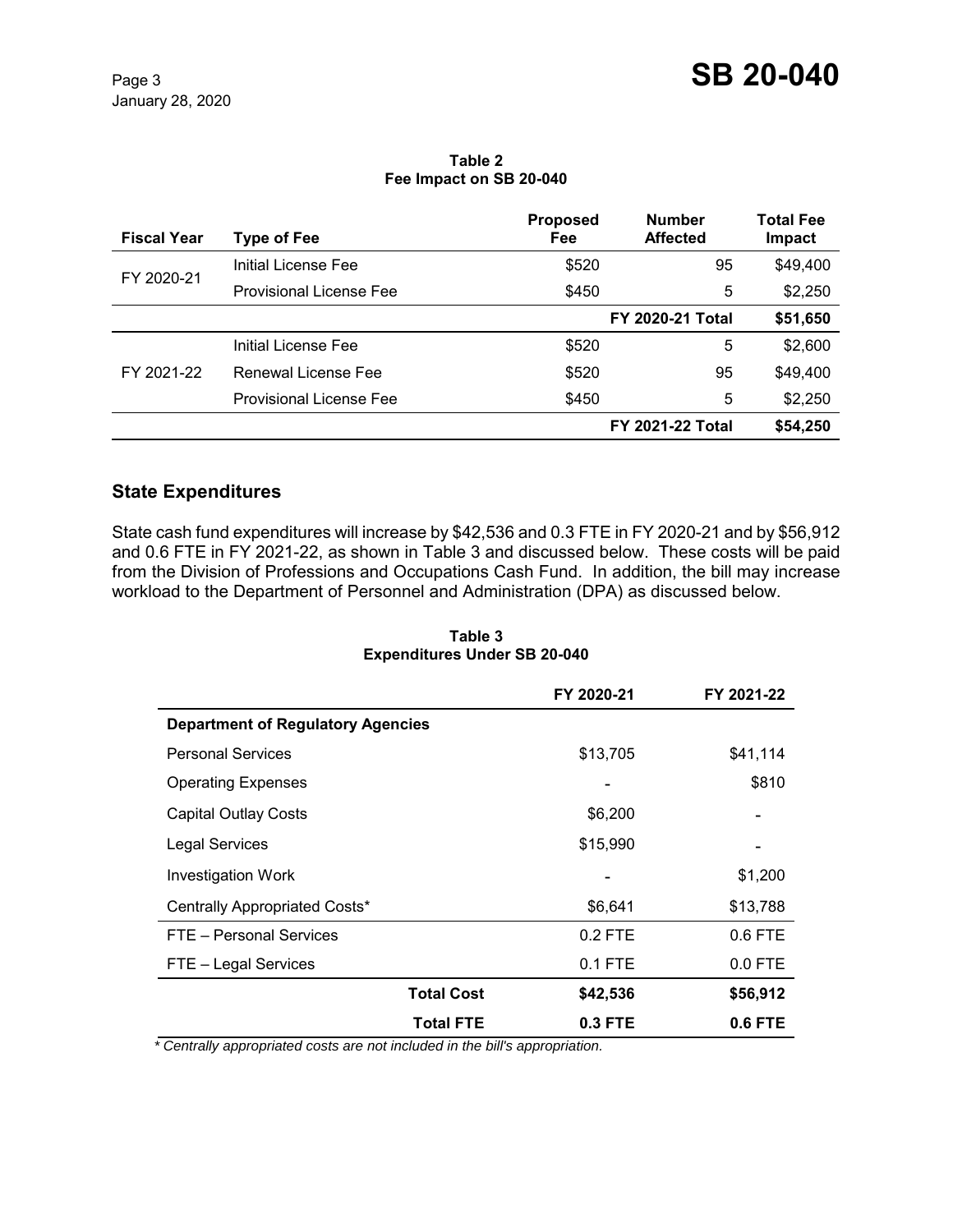January 28, 2020

**Staff cost.** Starting in FY 2020-21, DORA requires 0.2 FTE for a program manager and 0.4 FTE for a technician to administer the licensing of genetic counselors. This work includes establishing program rules, reviewing licence application and materials, responding to public inquires and complaints, pursuing enforcement action, and other related duties. Costs associated with the additional FTE include personnel costs, operating expenses, and capital outlay costs as shown in Table 3. Costs in FY 2020-21 are prorated for a March 1 start date.

**Legal services.** DORA will also have costs of \$15,990 in FY 2020-21 for 150 hours of legal services for rulemaking. Legal services are provided by the Department of Law. The number of legal service hours requires an allocation of 0.1 FTE. In future years, it is estimated that DORA will require 60 hours of legal services for enforcement actions.

**Investigation work.** Starting in FY 2021-22, expenditures in DORA will increase by \$1,200 to contract for investigation work, including interviews, document gathering, and report writing. The fiscal note assumes that there will be 20 hours of investigative work per year at a cost of \$20 per hour.

**Disciplinary proceedings.** The bill may also increase workload in the Office of Administrative Courts (OSA) in the DPA to hold hearings related to disciplinary matters. The number of persons referred to formal proceedings in the OAC is assumed to be minimal and any increase in workload can be accomplished within existing resources.

**Centrally appropriated costs.** Pursuant to a Joint Budget Committee policy, certain costs associated with this bill are addressed through the annual budget process and centrally appropriated in the Long Bill or supplemental appropriations bills, rather than in this bill. These costs, which include employee insurance and supplemental employee retirement payments, are estimated to be \$6,641 in FY 2020-21 and \$13,788 in FY 2021-22.

**TABOR refunds.** The bill is expected to increase state General Fund obligations for TABOR refunds by \$51,650 in FY 2020-21 and \$54,250 in FY 2021-22. Under current law and the December 2019 Legislative Council Staff forecast, the bill will correspondingly increase the amount refunded to taxpayers via sales tax refunds made available on income tax returns for tax years 2021 and 2022, respectively. A forecast of state revenue subject to TABOR is not available beyond FY 2021-22.

# **Effective Date**

The bill takes effect August 5, 2020, if the General Assembly adjourns on May 6, 2020, as scheduled, and no referendum petition is filed and does not apply to conduct occurring before this date.

# **State Appropriations**

For FY 2020-21, this bill requires an appropriation of \$35,895 and 0.2 FTE from the Division of Professions and Occupation Cash Fund to the Department of Regulatory Agencies. Of this, \$15,990 and an allocation of 0.1 FTE is reappropriated to the Department of Law.